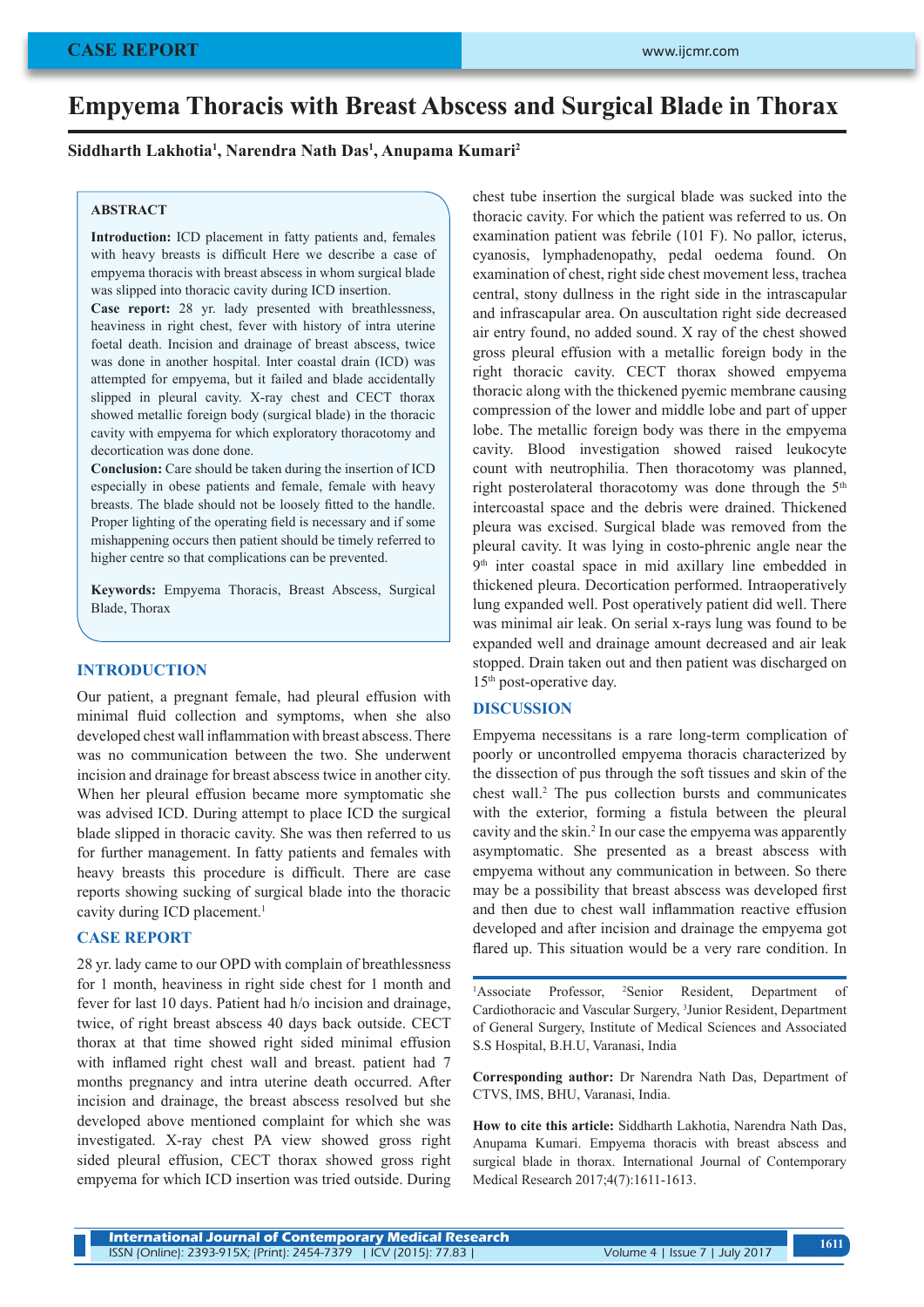

**Figure-1:** X Ray chest PA view showing metallic blade with right lower zone haziness



**Figure-2 and 3:** CECT Thorax showing metallic blade with empyema and thickened pleura



**Figure-4:** Intra operative photograph showing surgical blade embedded in the thickened parietal pleura with retrieved blade

literature also there is no case report regarding chest wall abscess causing empyema.

Foreign body in the oesophagus and tracheobronchial tree is a very common condition to be found but foreign body in the pleural cavity is very uncommon. These can be blunt or sharp. Various catastrophic complications of sharp foreign bodies have been reported like pericardial tamponed, arrhythmias, pericarditis, false aneurysm, aorto- pulmonary fistulae, pneumothorax and haemoptysis.3,4 These are similar to that of penetrating chest trauma.<sup>5</sup> Chronic complications include clotted haemothorax, chronic traumatic diaphragmatic hernia, aortic pseudo aneurysm, empyema<sup>5,6</sup> and bronchoesophageal fistula.<sup>5</sup>

X ray chest is the first investigation of choice and Computed tomography is important in the preoperative evaluation. CECT can exactly tell about the size, shape, position, associated pathology, relation to nearby structures. In our case CECT showed that there was presence of metallic foreign body along with the empyema. Both X-ray chest and CECT can be used during follow-up of the patient.<sup>6</sup>

All the pleural cavity foreign bodies don't require intervention. The small and clean objects like bullets retained in the chest typically do not need to be removed unless they are greater than 2 cm in length.<sup>7</sup> In cases of asymptomatic patients, most authors do not recommend the removal of these objects. The foreign body, lying in proximity to the artery bears the potential risk of bleeding and embolization, surgical therapy is indicated in such patients in spite of the fact that patient is asymptomatic.<sup>8</sup> Surgical intervention is also indicated in symptomatic cases like bleeding, pneumothorax, empyema thoracis. Usually sharp foreign bodies are notorious and they require intervention.

Here in our case the foreign body was sharp, associated with empyema thoracic and the patient was symptomatic. So intervention was done.

Surgical intervention could be either open or thoracoscopic.<sup>7</sup> Video-assisted thoracoscopy is a less invasive method, replacing, in some cases, extensive thoracotomy.<sup>9</sup> Compared to thoracotomy, VATS is reported to have fewer postoperative complications, better postoperative pain control, fewer wound and pulmonary complications, shorter time to resumption of normal activity and shorter chest tube duration time.<sup>10</sup> Open thoracotomy wide incision gives the surgeon excellent exposure and allows removal of the object under direct vision.<sup>11</sup>

In our case open thoracotomy was performed due to associated complicated empyema.

#### **CONCLUSION**

Care should be taken during the insertion of ICD especially in obese patients, female with heavy breasts. The blade should not be loosely fitted to the handle. Proper lighting of the operating field is necessary and if some mishappening occurs then patient should be timely referred to higher centre so that complications can be prevented.

# **REFERENCES**

- 1. Thakur A et al. Retrieval of surgical blade by open thoracotomy – A case report of an iatrogenic complication, Egypt J Anaesth. 2014.03.006-10.
- 2. U. Francis, E. M. Donald, and S. B. Eric. Pleural effusion and empyema," in Paediatric Surgery: A Comprehensive Text for Africa, E. A. Ameh, S. W. Bickler, B. C. Nwomeh, and D. Poenaru, Eds., pp. 299– 303, Global Health Organization, Seattle,Wash, USA, 2011, http://www.global-help.org/.
- 3. Venissac N, Alifano M, Dahan M, Mouroux J. Intrathoracic migration of Kirschner pins. Ann ThoracSurg. 2000;69:1953-5.
- 4. Calkins CM, Moore EE, Johnson JL, Smith WR. Removal of an intrathoracic migrated fixation pin by thoracoscopy. Ann ThoracSurg. 2001;71:368-70.
- 5. Shahani R. Penetrating chest trauma. e-Medicine, May 24, 2006, p. 1-21.
- 6. Mandal AK, Thadepalli H, Mandal AK, Chettipatti UG.